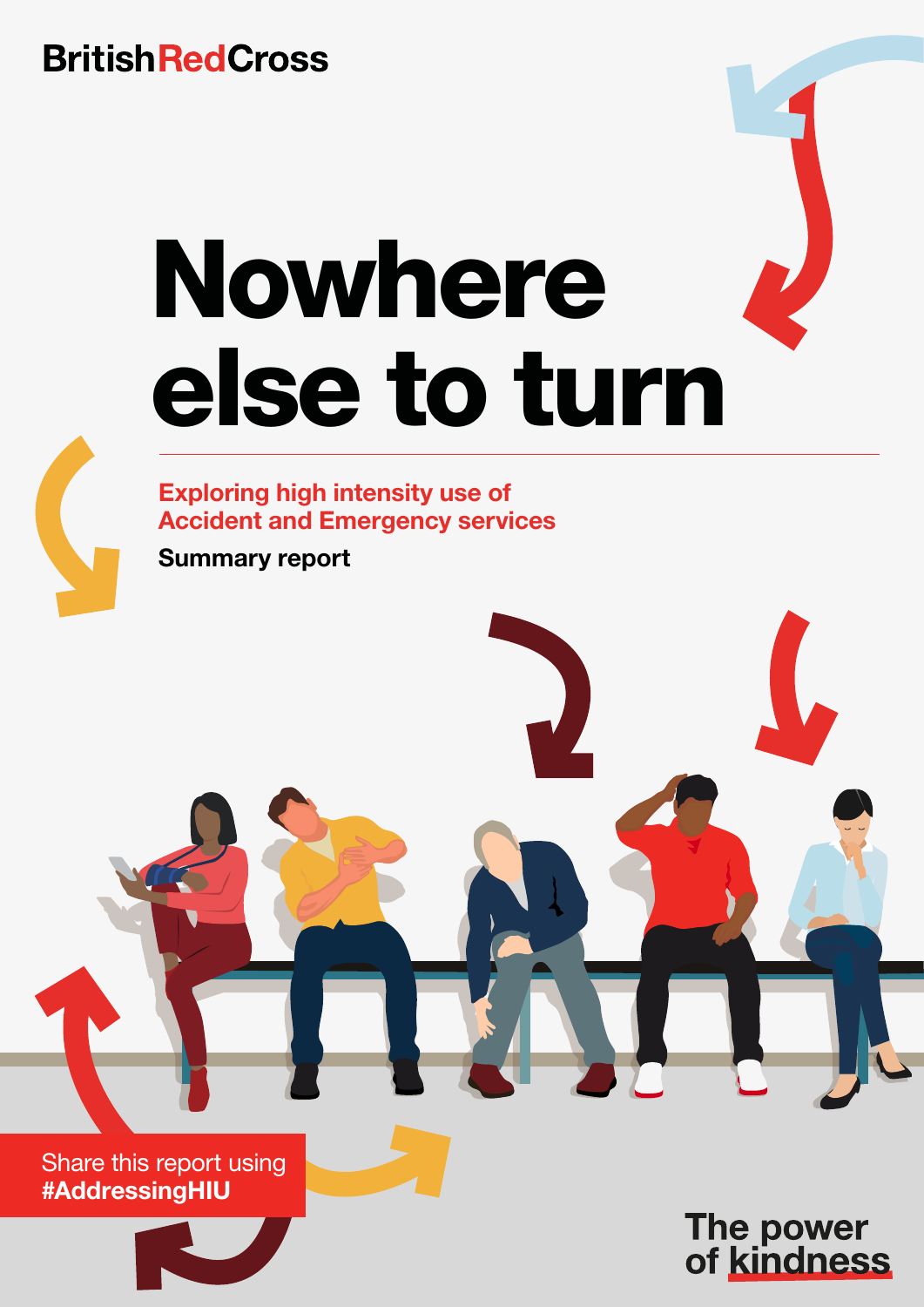# Foreword Mike Adamson, Chief executive at British Red Cross



People who frequently attend Accident and Emergency (A&E) are few in number, but their impact on health systems is significant. They make up less than one per cent of the population, but account for a significant proportion of all A&E attendances, ambulance journeys and hospital admissions. They cost the NHS at least £2.5bn per year (see page 4).

While it's easy to focus on where people end up, at the British Red Cross we know we make the most difference when we work with people to understand what has taken them there. The complex life histories, circumstances and service failures which have combined to leave someone with nowhere else to turn but A&E.

This report explores the profile and experiences of people who frequently attend A&E and considers what needs to be done to ensure that more people can be supported in the community, before they reach a crisis that leads to the door of the emergency department. It shows the clear link between high intensity use and wider inequalities. High intensity use is greatest in areas of deprivation, and across all age groups it is associated with issues such as homelessness, being out of work, mental health conditions, drug and alcohol problems, criminality, and loneliness and social isolation. And we know that people who attend A&E frequently are significantly more likely to die than people who don't attend so frequently.

Persistent attendances are distressing for patients and professionals alike. From our work across all of England's seven NHS regions supporting people who frequently attend A&E, we know that by the time people come through the doors of A&E they have often hit rock bottom, and don't know where else to turn. At the same time, A&E staff can feel frustrated and helpless – unable or unsure how to meet the complex combination of mental, physical and non-clinical needs that lead to attendance.

However, there are things we can do. We know from our own services that by working alongside people to understand the issues that are driving their attendance at A&E and by supporting them to find solutions within the community, we can bring down A&E attendance significantly.

The Covid-19 pandemic has exacerbated existing pressures on the health system and, as we go into winter, we know this pressure is only likely to grow. Now more than ever we need to ensure that wherever possible we are supporting people to access the help they need to manage their health and wellbeing in the community, avoiding distressing and costly admissions.

NHS reform, and particularly the creation of Integrated Care Systems, creates an opportunity for new thinking – supporting the shift away from competition between different parts of the system and towards a collaborative approach focused on keeping people healthy, rather than patching them up when things go wrong. We know that voluntary sector organisations, like the British Red Cross, have a critical role to play in these systems, getting alongside people and enabling them to access the support that they need, at the right time.

We want this research to bring fresh focus to the needs of people who frequently attend A&E, supporting the development of practical approaches that work better not only for those individuals, but all the people and organisations involved in supporting them.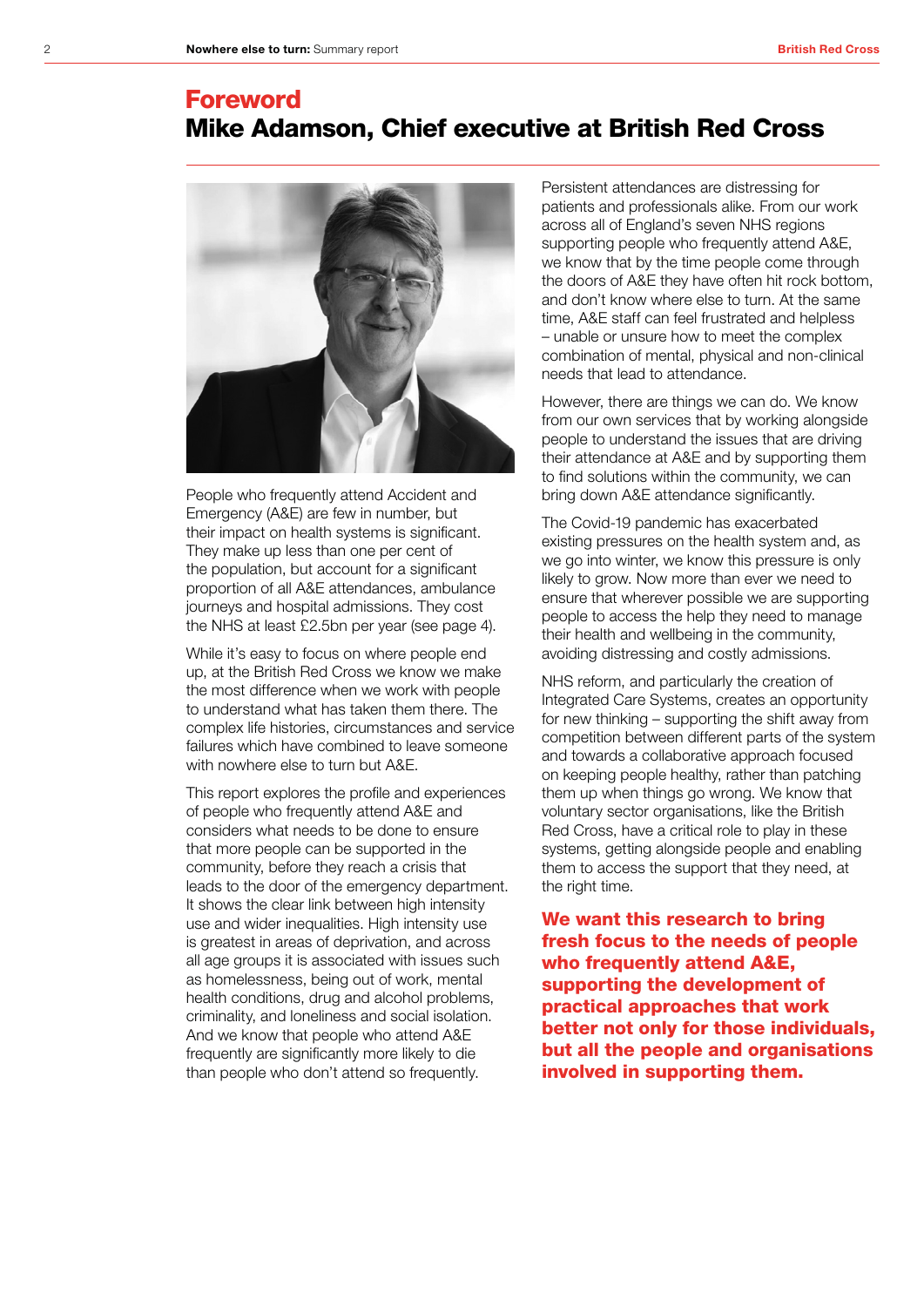# At a glance

- People who frequently attend A&E make up less than one per cent of England's population but account for more than 16 per cent of A&E attendances, 29 per cent of ambulance journeys, and 26 per cent of hospital admissions
- High intensity use of A&E costs the NHS at least £2.5bn per year



- High intensity use of A&E is closely associated with deprivation and inequalities
- The most common age groups to attend A&E frequently are those aged 20 to 29 and those aged over 70

- People who frequently attend A&E typically have a range of physical and mental health conditions; they are significantly more likely to be admitted to hospital than the average A&E user



- There are ways that we can better support people who frequently attend A&E so that they don't feel they have nowhere else to turn
- The key to addressing high intensity use of A&E is identifying and addressing the practical, social and emotional issues that can exacerbate people's physical and mental health conditions, and ensuring that people have timely and appropriate access to support in the community

- High Intensity Use services already exist in many areas. They make a significant difference – reducing attendance at A&E by up to 84 per cent in just three months



- People who attend A&E frequently often make use of other health services frequently too – for example frequent use of GP services can be an 'early warning sign' of high intensity use
- Gaps in support in the community, and restrictive eligibility criteria, can lead to people starting to attend A&E frequently.

# There are three key areas for action:



## Putting in place appropriate non-clinical, specialist support

Ensure that High Intensity Use services are available in all areas, and that all health professionals are equipped to support people who frequently attend A&E and those who are at risk of doing so.

*We are calling for Integrated Care Systems to develop strategies for addressing high intensity use across their areas, ensuring that there is adequate provision to meet need in acute settings and across the health and care system, with a particular focus on areas of deprivation.* 



# Improving access to communitybased support

Enabling more people to have their needs met in the community will help to ensure that they do not reach a point at which they have nowhere to turn but A&E.

*We are calling for investment in VCSE provision linked to social prescribing and other key services, such as community mental health as well as increased training and support for GPs and other health professionals to identify and respond to those at risk of high intensity use.*



# Addressing health inequalities

Taking action on the wider determinants of health, and recognising that high intensity use of A&E is a symptom of a wider set of disadvantages that require solutions far beyond the health and care system, will help people who are at risk of frequently attending A&E before their situation reaches crisis point.

*We are calling on the Prime Minister to commission a national cross-government strategy to reduce health inequalities.*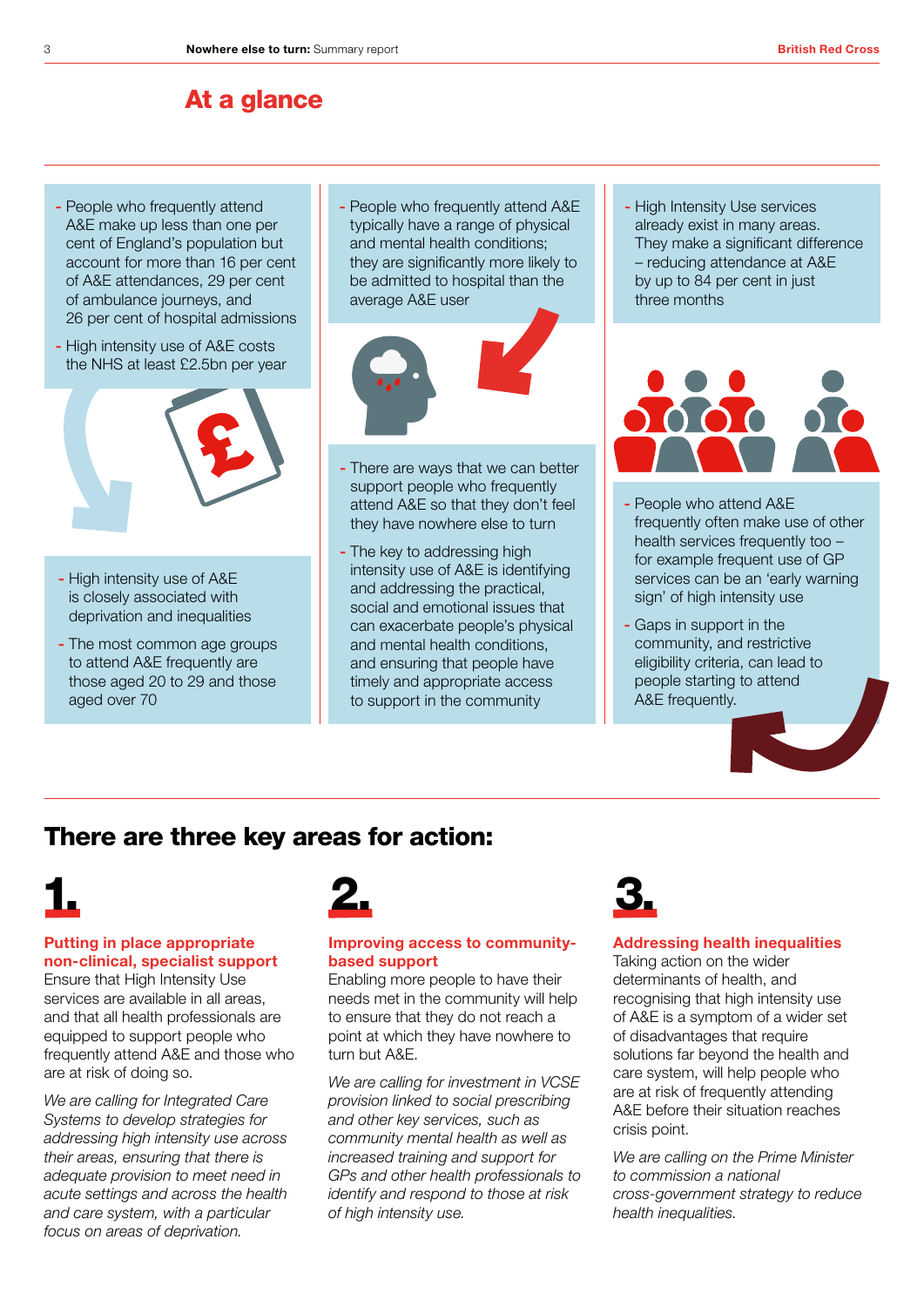# Summary of findings

# About high intensity use of A&E

'High intensity use' of Accident and Emergency services (A&E) is defined as attending A&E more than five times in a year. Less than 1 per cent of England's population attends A&E at this frequency or more. However, this group accounts for a significant proportion of emergency service usage.

### How those frequently attending A&E use services across the pathway





# Our research

Our report draws primarily on research undertaken by The Public Service Consultants (The PSC) for the British Red Cross. It encompasses:

A review of existing literature around the high intensity use of A&E

New analysis of a novel 6-year dataset covering hospitals in England encompassing information on 367,000 people who frequently attend A&E, as well as in-depth data for three hospital trusts

Interviews with 14 people who frequently attend A&E and 17 professionals who work with them

In-depth analysis of health data from North West London, undertaken by Imperial College Health Partners (ICHP) for the British Red Cross.<sup>ii</sup>

<sup>i</sup> Please see page 8 in the main report at [redcross.org.uk/nowhere-to-turn](http://redcross.org.uk/nowhere-to-turn) for the calculations behind this figure. ii British Red Cross (2021). 'A symptom of unmet need: Learning more about people who frequently attend Accident and Emergency services'. Retrieved from: [redcross.org.uk/nowhere-to-turn](http://redcross.org.uk/nowhere-to-turn)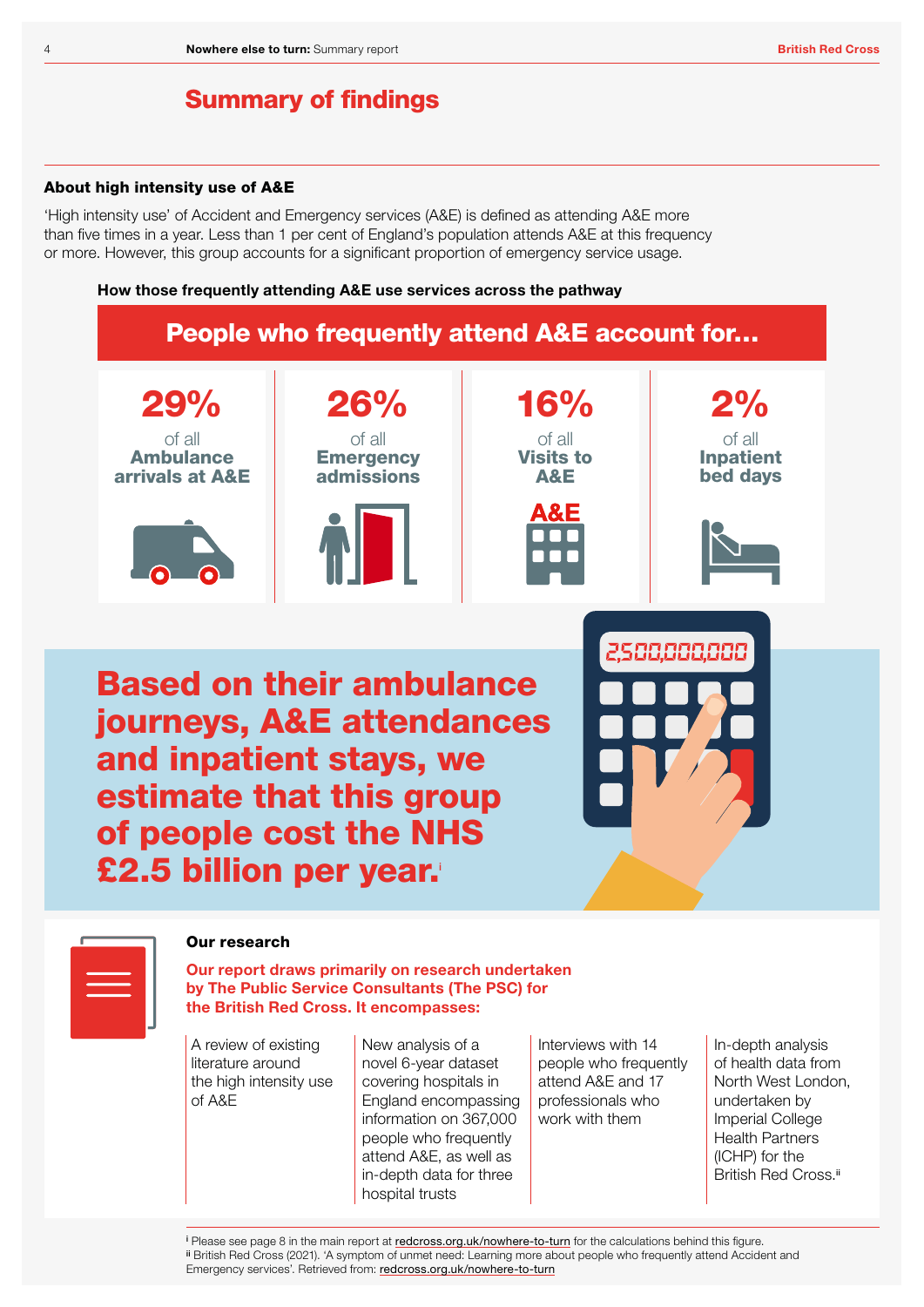

# Our findings

The findings outlined in this report provide new insight into the characteristics, experiences and outcomes of people who frequently attend A&E and the factors that underlie their attendance.

# The term 'high intensity use' encompasses a range of different patterns of attendance at A&E, but our research reveals that:

- Most people (around three-quarters) who frequently attend A&E are in the lowest tier of high intensity use (attending five to nine times per year): 14 per cent attend between 10 and 15 times, and 8 per cent 16 times or more.
- While levels of use vary, there are some individuals who have gone to A&E more than 300 times in one year.
- By the eighth visit in a given year, a person has a 55 per cent chance of frequently attending for two years or longer. This probability reaches above 80 per cent by the 15th visit.
- Individuals who frequently attend A&E are significantly more likely to arrive by ambulance than the general population.
- Individuals who attend A&E frequently are more likely to attend at night than the general population.

We found a clear link between high intensity use of A&E and wider health inequalities with frequent attendance concentrated in the most deprived parts of the country, and people who frequently attend A&E more likely to be experiencing a range of other disadvantages.

# A range of factors are correlated with higher levels of frequent attendance:

- **Demography** The most common age groups to attend A&E frequently are those aged 20 to 29 and those aged over 70. While some studies suggest that men are more likely to frequently attend A&E, our analyses found no conclusive evidence of such trends. Due to limited and poorquality data, the relationship between ethnicity and the high intensity use of A&E is unclear and will require further research.
- **Geography** There is strong evidence showing that individuals who make frequent visits to A&E are most likely to live in areas that are deprived and urban. Older people frequently attending A&E are most likely to live in areas close to hospitals.



- Housing insecurity People who attend A&E frequently are estimated to move homes at least 25 per cent more often than the general population.

- Loneliness and social isolation Both loneliness and social isolation have been associated with the high intensity use of A&E, with 22 per cent of people who frequently attend living alone (compared to 16 per cent of UK individuals).
- Poor physical and mental health Various indicators of general health status have been found to be associated with a higher frequency of A&E attendance. Broadly, poor physical health more than doubles the likelihood of the high intensity use of A&E. As well as being a direct driver of A&E attendance, mental health conditions were also identified as an underlying factor in high intensity use. For example, people with mental health conditions can often struggle to access appropriate support in the community for both mental and physical health issues, leading them to A&E as a last resort. Furthermore, some mental health conditions can exacerbate physical health conditions, and interrupt people's ability to manage their conditions independently.
- Adverse childhood experiences and trauma Many of those who frequently attend A&E have a history of trauma and / or adverse childhood experiences. These can have a

lifelong impact on people's mental and physical health and on their relationships with professionals and services.

- Criminality Individuals with a criminal record or who have recently spent time in prison are more likely to attend A&E frequently.
- Drug and alcohol issues We also saw links between high intensity use of A&E and substance misuse issues. These were both a direct trigger for A&E attendance and impacted people's ability to access mainstream support in the community for other issues they may be facing.
- Sudden crises or changes In addition to the build-up of a variety of mental, physical or social factors, sometimes a sudden life change precipitates someone's high intensity use of A&E. Most commonly, crises include relationship breakdown, loss, or the sudden onset of physical symptoms.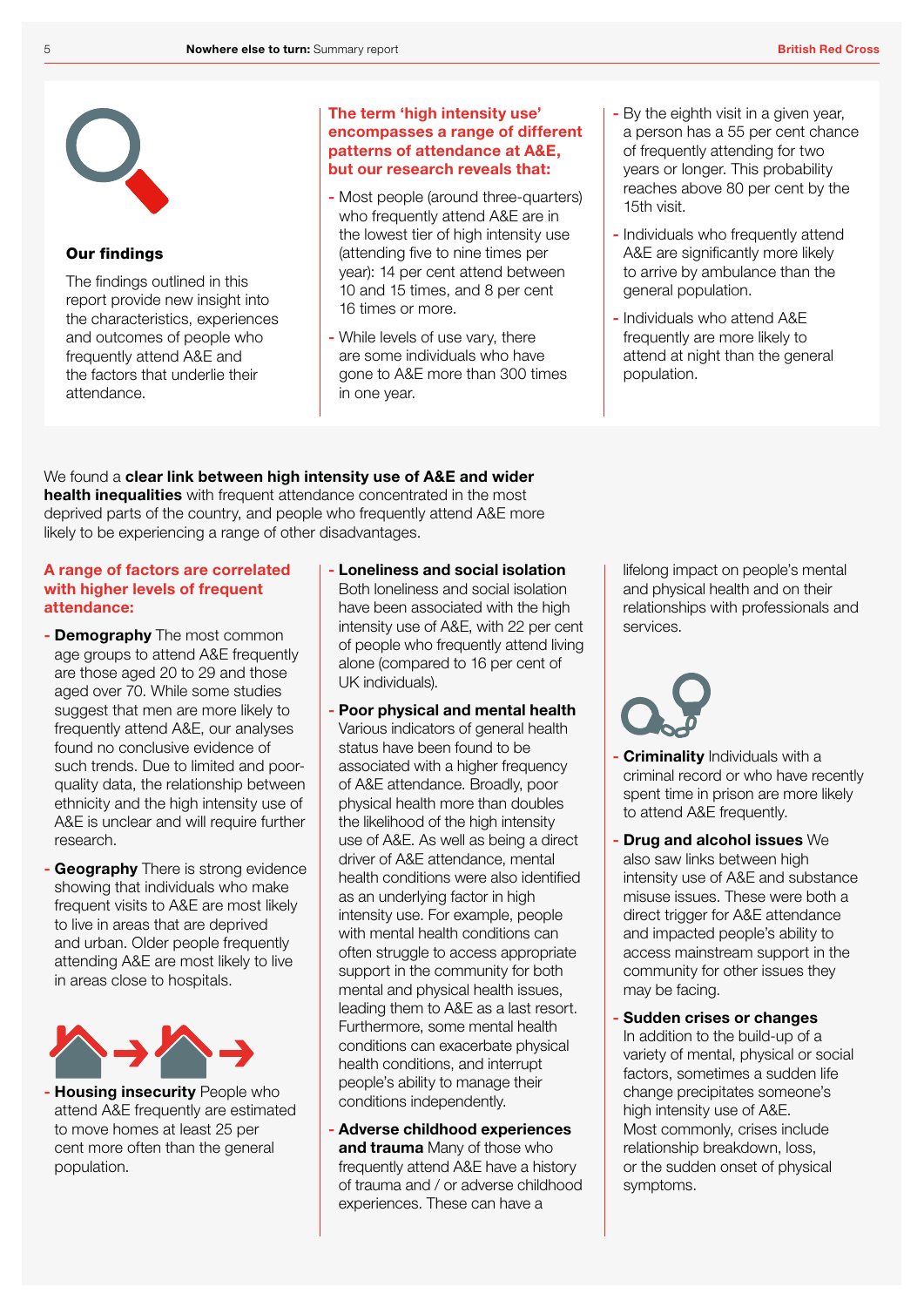# "My GP wanted to blame it on anxiety and wanted me to just go away."

# Case study: Alex, in his 20s

Before his regular visits to A&E, there was a period when Alex attended the GP "almost every other day" to seek help for his pain. He presented with multiple issues including trouble swallowing and chest pains. However, the GP insisted these were a physical side effect of his anxiety issues.

Although Alex asked to see a different doctor and get a second opinion from someone else, the GP declined and eventually limited Alex's appointments to once a month. Some of his visits involved confrontations, and on one occasion the police got involved. He started to feel "petrified" of going to the GP, and sought help elsewhere.

Alex's visits to A&E were triggered by his need to know why he was in pain.

### "A&E couldn't do much more, because I know they're only there for emergencies."

A&E would conduct blood tests but couldn't find a diagnosable problem. After being

linked to a HIU service lead, he was helped to find another GP who provided him with some answers. The HIU service lead also supported Alex to manage his anxiety better, and to prevent it from manifesting as physical symptoms.

"I know there are better ways of dealing with things, better ways of dealing with chest pain and getting on the phone to 111. I have plans, whether it's taking antacids for the physical stuff, telling people when I feel low, or doing something else that can calm me down."

Alex says one of the most helpful things his HIU service lead did was help him find a new GP.

He had previously felt dismissed and had his appointments limited by his former GP. This was at the root of his high intensity use.

## "I would never have known what was wrong if I hadn't been helped to find someone that listens."

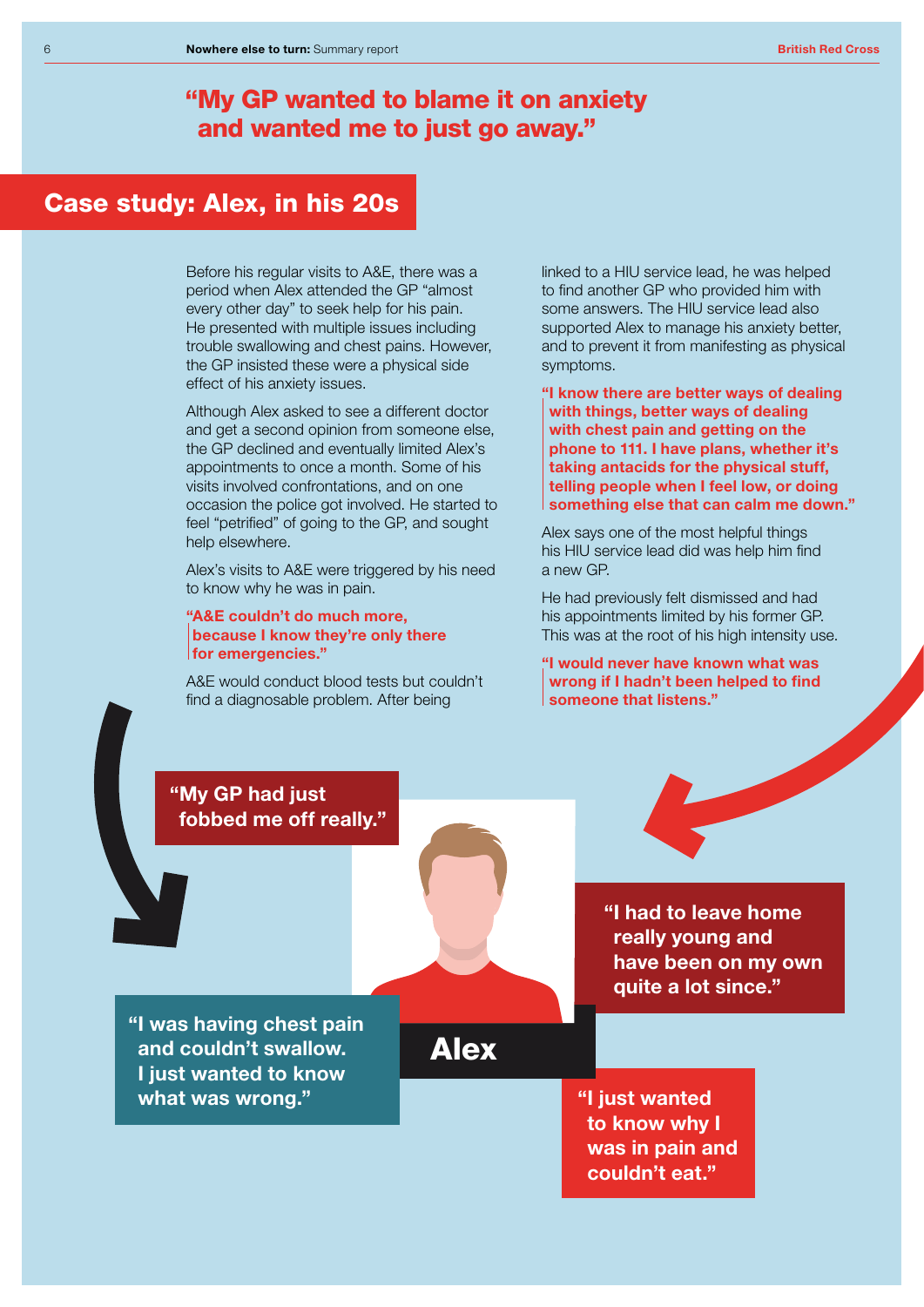The following combined characteristics and groupings emerge when analysing the quantitative and qualitative data on the high intensity use of A&E:

# Key characteristics by age group

|                                                           | <b>People aged</b><br>between 20 and 39                                                                                                             | <b>People aged</b><br>between 40 and 59                                                                                                                                             | <b>People aged</b><br>over <sub>60</sub>                                                                                                                                              |
|-----------------------------------------------------------|-----------------------------------------------------------------------------------------------------------------------------------------------------|-------------------------------------------------------------------------------------------------------------------------------------------------------------------------------------|---------------------------------------------------------------------------------------------------------------------------------------------------------------------------------------|
| <b>Characteristics of</b><br>high intensity use<br>of A&E | - More likely to frequently<br>attend at highest levels<br>(16+ times per year)<br>- More likely to attend<br>frequently for multiple<br>years      | - Most likely to frequently<br>attend at highest level<br>(16+ times per year)<br>- Most likely to attend<br>frequently for multiple<br>years                                       | - Least likely to frequently<br>attend at highest level<br>(16+ times per year)<br>- Least likely to attend<br>frequently for multiple<br>years                                       |
| <b>Other key</b><br>characteristics                       | - More likely to live in<br>deprived areas than<br>older counterparts<br>- More likely to live in<br>urban areas<br>- Elevated risk of<br>mortality | - More likely to be men<br>- High likelihood of<br>homelessness and<br>other socioeconomic<br>issues<br>- Alcohol dependency<br>and other mental<br>health conditions are<br>common | - Highly likely to be<br>diagnosed and<br>admitted following A&E<br>visit<br>- Higher frequency of<br>visits among those who<br>live alone<br>- More likely to live in<br>rural areas |

# Health issues associated with high intensity use

The evidence shows that there is a strong relationship between poor physical and mental health and the high intensity use of A&E. People who frequently attend A&E often have a complex mix of mental and physical health issues.

Too often, frequent attendance can be stereotyped as 'inappropriate' use of A&E and even as a 'cry for help' but, in reality, many people who frequently attend have conditions that require hospital admission, such as dementia, heart failure, epilepsy or a mental health diagnosis.

# "A person is a person at the end of the day. The reasons people attend A&E are actually quite logical." HIU service lead

People who frequently attend A&E are much more likely to be admitted than those who attend less frequently, and we have identified patterns in the conditions with which people whose use of A&E is high are commonly diagnosed. In our research exploring the high intensity use of A&E in North West London, we found that dementia, palliative care,

heart failure, epilepsy, mental health, chronic obstructive pulmonary disease (COPD), learning disability and osteoporosis were common features in the long-term care records of people who attend A&E frequently. We also found that people who frequently attend in the area are 10 times more likely to have three or more medical conditions than to have no background medical history at all, with 51 per cent of people who frequently attend having at least one diagnosed condition, and 30 per cent having three or more (also known as multimorbidity).

"I've had lots of operations and it's caused me a lot of pain. That's on top of my chest infections and breathing problems." George, in his 70s

# "I live with pain every day, it's worse at night and in the cold." Cathy, in her 70s

Looking across the UK, the data also shows that people who attend A&E frequently have poorer outcomes than others who use A&E. The mortality rate for people aged 30 to 49 who are frequently attending A&E is 7.5 times higher than this age group in the general population of people who attend A&E. The risk of mortality is highest among the younger members of this group.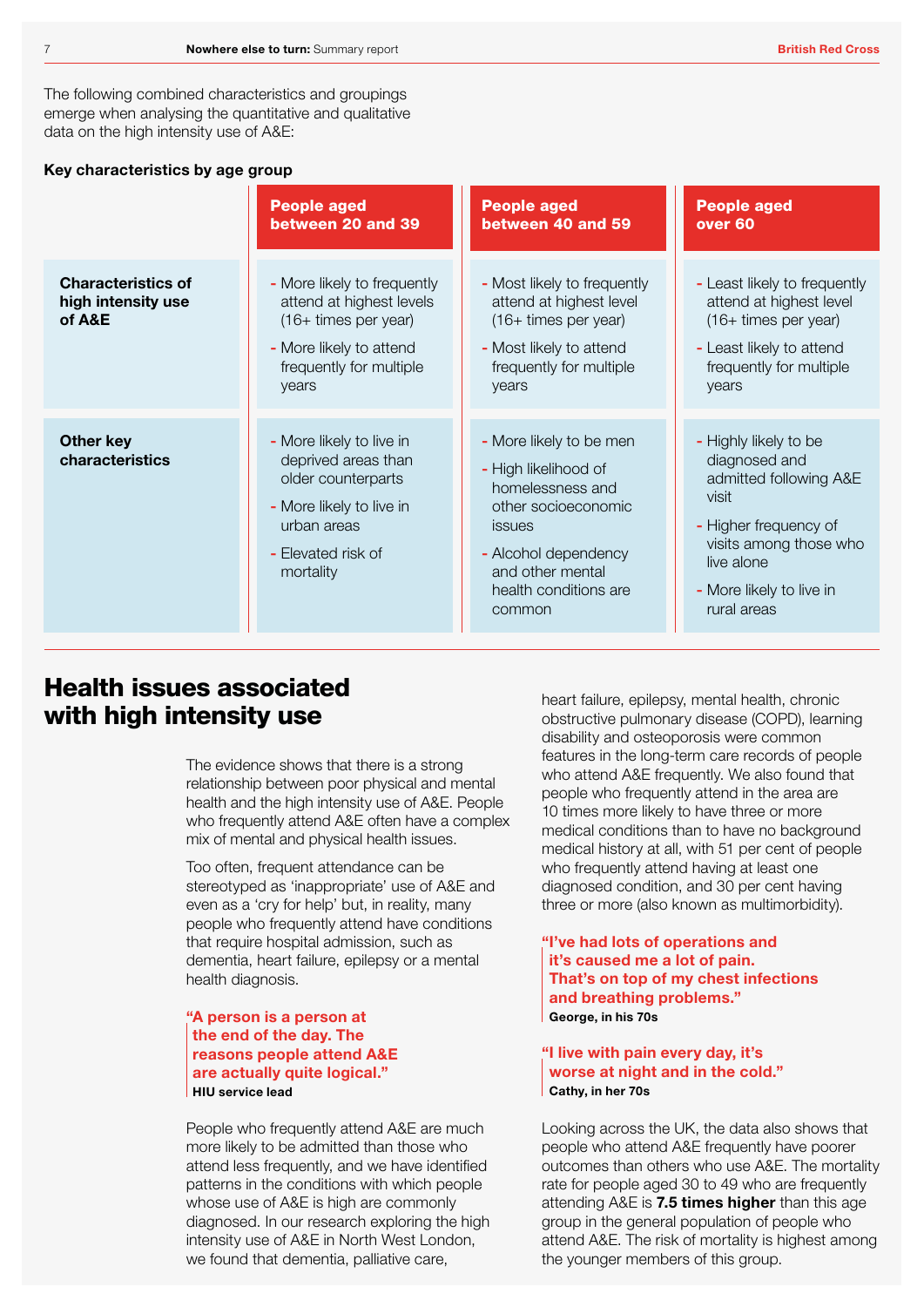# "I needed medical attention, but I knew I didn't need to be in A&E."

# Case study: Victoria, in her 20s

Victoria started attending A&E frequently after experiencing seizures. Victoria had never experienced them before, but they quickly became more and more frequent and violent, which led to injuries.

When the seizures were particularly bad, or when she'd sustained an injury as a result, Victoria or her partner would call an ambulance. By the time she arrived at A&E, the seizures would have stopped.

This led to Victoria being turned away without an explanation about the root cause of the seizures. She felt she was starting to be judged negatively for attending, often without what the staff recognised as a legitimate cause.

"Once I had to go to A&E with a head injury caused by something else, but they weren't really listening because they already thought certain things about me."

Victoria started to feel frustrated but was later identified by a HIU service lead named Tom:

"He put a letter through my door and said, 'What can we do to help you out?'"

Tom offered practical help for mitigating the effect of Victoria's seizures, like making household furniture adjustments so that the falls would be less dangerous. They also started to look into what might be causing the seizures:

"We're still not 100 per cent sure, but it could have been triggered by a trauma two years ago when I lost my daughter. He's put me in touch with a charity that helps with that. I haven't met them yet, but I didn't even know they existed before."

Victoria has only been to A&E twice in the last three months, but her falls are less severe, and her partner was also taught more about how to help her when she has a seizure. Now they know when it's necessary to call for an ambulance and when it's likely to be okay.

Victoria is being referred to a neurologist to try to get a diagnosis, but in the meantime the strategies put in place have begun to help. For other people in circumstances like hers, she said:

"It's important to make people aware that help is out there, even if you don't meet a certain criterion."

"By the time I got there I looked fine. The staff would just do basic observations, but they couldn't find the cause."



# "I was getting put into a box."



# Victoria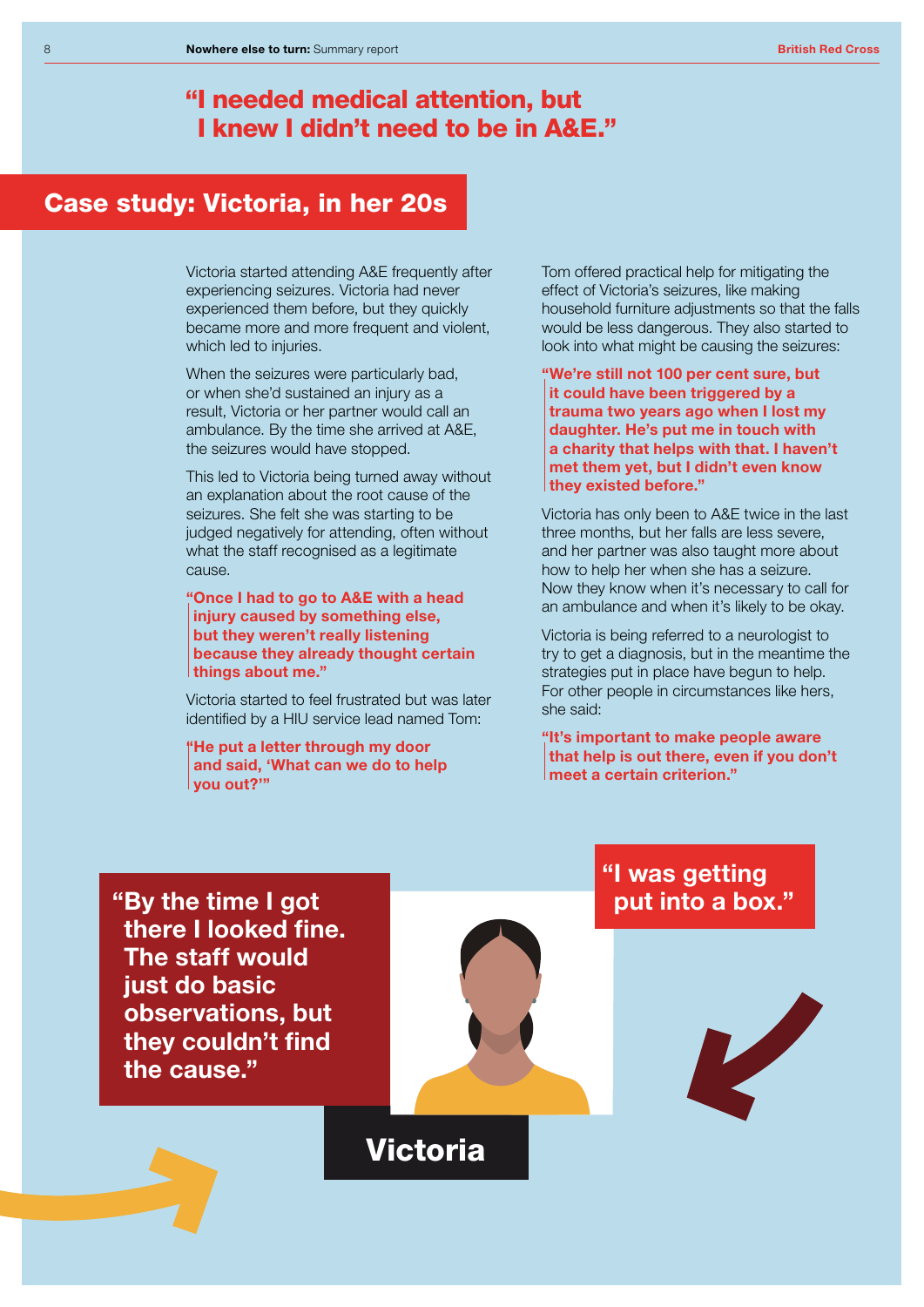# Experiences of health services

The majority of people who frequently attend A&E have engaged with other healthcare services before coming to A&E and most are registered with a GP.

However, they sometimes have atypical attendance patterns with GP and community services, which can emerge before their high intensity use of A&E, and some are dissatisfied with the support they have received from community-based services.

"It's difficult to get communication with [my GP]. Half the time I don't bother." Zach, in his 30s

We found that people who frequently attend A&E services were often unable to access the support they needed within the community – with gaps in the support offered by GPs, in mental health services and in social care in particular.

"I had a patient who had a lot going on in his life, and he was coming really frequently to get things off his chest. Luckily, I was a trainee and so had longer appointments, but it would be hard to help him with a 12-minute slot." **GP** 

"I didn't have the mental health support I'd had in prison. I was discharged and didn't know what to do with myself." Zach, in his 30s

Unfortunately, their experiences within A&E are also mixed. Of the individuals we spoke to who frequently used A&E, around half had positive experiences of A&E, but others had felt like they were not being listened to or were being dismissed.

# Reducing high intensity use

While some people's high intensity use of A&E declines naturally after a year without the need for intervention, there are things that we can do to support people who frequently attend A&E to find other ways to manage their health conditions and address issues that cause them to reach crisis point.

As part of 2019/20 NHS Operational Planning and Contracting Guidance, all health systems in England must implement a High Intensity Use service. These are person-centred non-clinical specialist services which offer holistic support to address the practical, social and emotional issues that may underlie people's frequent attendance at A&E. They also support them to identify community-based services that can help them to better manage their physical and mental health.

According to the latest guidance from NHS Right Care, services are now in place in more than 100 Clinical Commissioning Groups (CCGs). High Intensity Use services have been shown to be effective in reducing A&E attendances by between 38 and 84 per cent and non-elective admissions by between 24 and 84 per cent.

HIU services are often delivered by VCSE sector organisations, but some clinicallyled models are delivered by NHS trusts and primary care providers. The British Red Cross delivers High Intensity Use services across all seven NHS regions and is recognised as a leading provider of HIU services. Our model has been expanded to also work with people who frequently use Mental Health Services (Liaison Psychiatry Services and Admissions) and Primary Care.

As well as receiving positive feedback from service users, professionals involved with our service users tell us they value the difference we make to their work, through the insight we are able to share to support service improvement and integration, and through the results we achieve with the people we work with.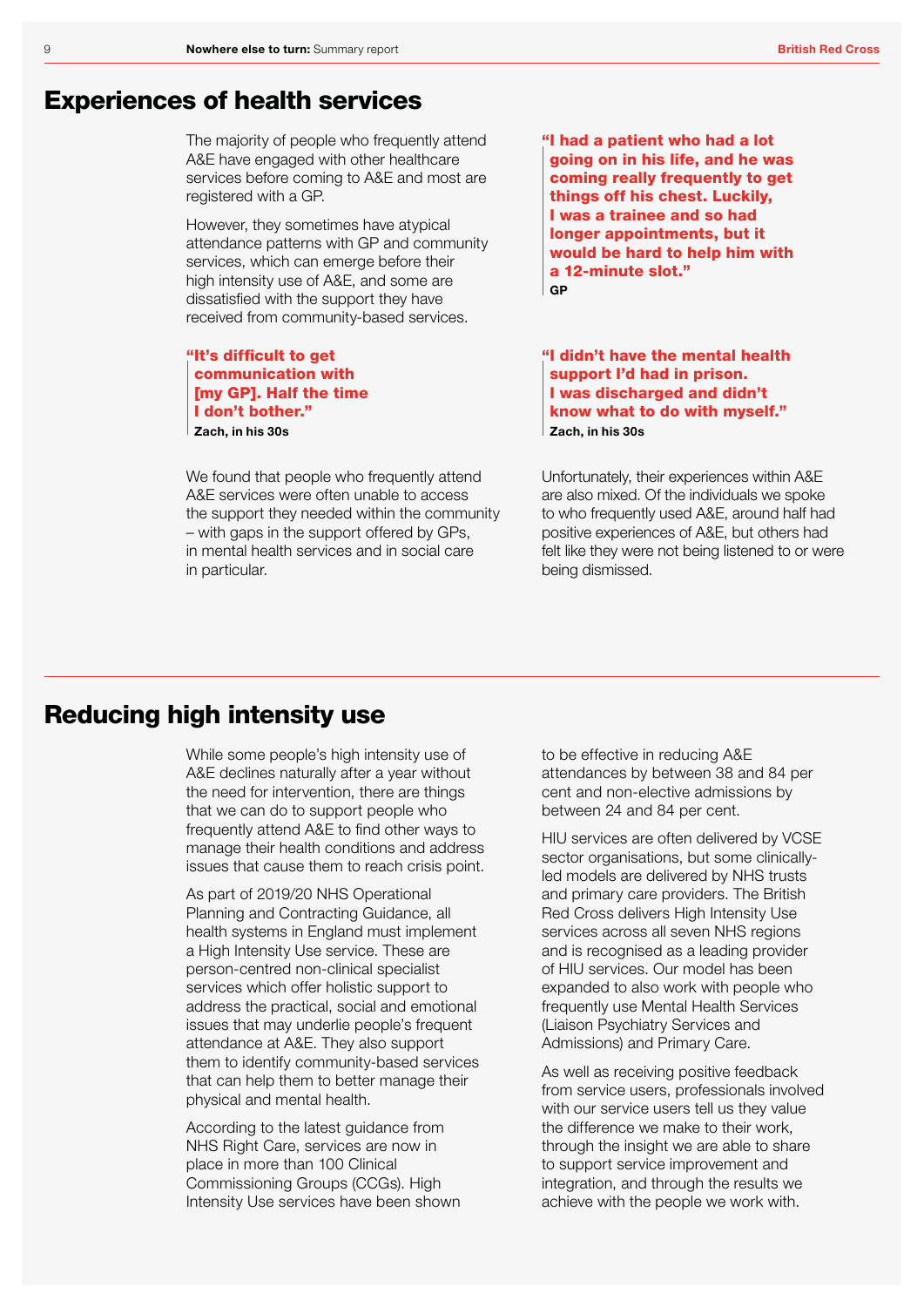# British Red Cross High Intensity Use services



The British Red Cross is a leading provider of HIU services, delivering support across all seven NHS England regions and now developing services across the devolved nations.

We take a person-centred and strengths-based approach to identify unmet social needs that may be exacerbating physical or mental health conditions, leading the person to attend A&E.

Our approach is de-medicalised and decriminalised. Everyone who is supported by HIU services gets a 'clean sheet', so that from the moment they accept support they can start to create a new narrative which no longer focusses on what is 'wrong with them' but rather what is 'right with them'.

Support is not time-limited and is based on what the individual needs.

### The model encompasses:



A complex casework approach Support is completely personalised, taking the form of health coaching and care coordination to help the individual in accessing the services and support that they need.



Joining the dots HIU services often act as the glue between clinical services for people who would otherwise fall through the gaps. For example, people with a dual diagnosis of mental health and substance misuse who do not meet the criteria for mental health services or drug and alcohol treatment.

# Building on people's strengths and

creating resilience In many cases the services people need to manage their conditions already exist, however there are a range of practical and emotional barriers that can impede them in employing coping and self-management strategies. Our services help people to navigate the complexities of the health and care system, and help to bring down the barriers so that people can be heard, and can take control of their own wellbeing.



Connecting and listening British Red Cross staff need to understand the things that affect the individual – whether they are in the past or in the present. Unmet social needs are often the root cause of frequent attendance at A&E, exacerbating physical or mental health conditions and triggering relapse and crisis.



Advocating for the individual Our services either feed into or bring together multi-disciplinary forums to ensure that the people we are working with get what they need. By advocating for people who frequently attend A&E, our services help to change negative perceptions among health professionals, 'humanising' the individual and helping them, and the professionals they work with, to move forward together.

We carefully track the impact of our services by accessing data from health partners and undertaking regular evaluation of the outcomes and goals achieved by individuals as well as reductions in service use. For example, the British Red Cross HIU service in Stockport has achieved:

# 58 per cent reduction in A&E attendance

67 per cent reduction in non-elective admissions

71 per cent reduction in ambulance conveyances

This equates to a system saving of £432,000

The typical return on investment for our HIU services is between 250 and 400 per cent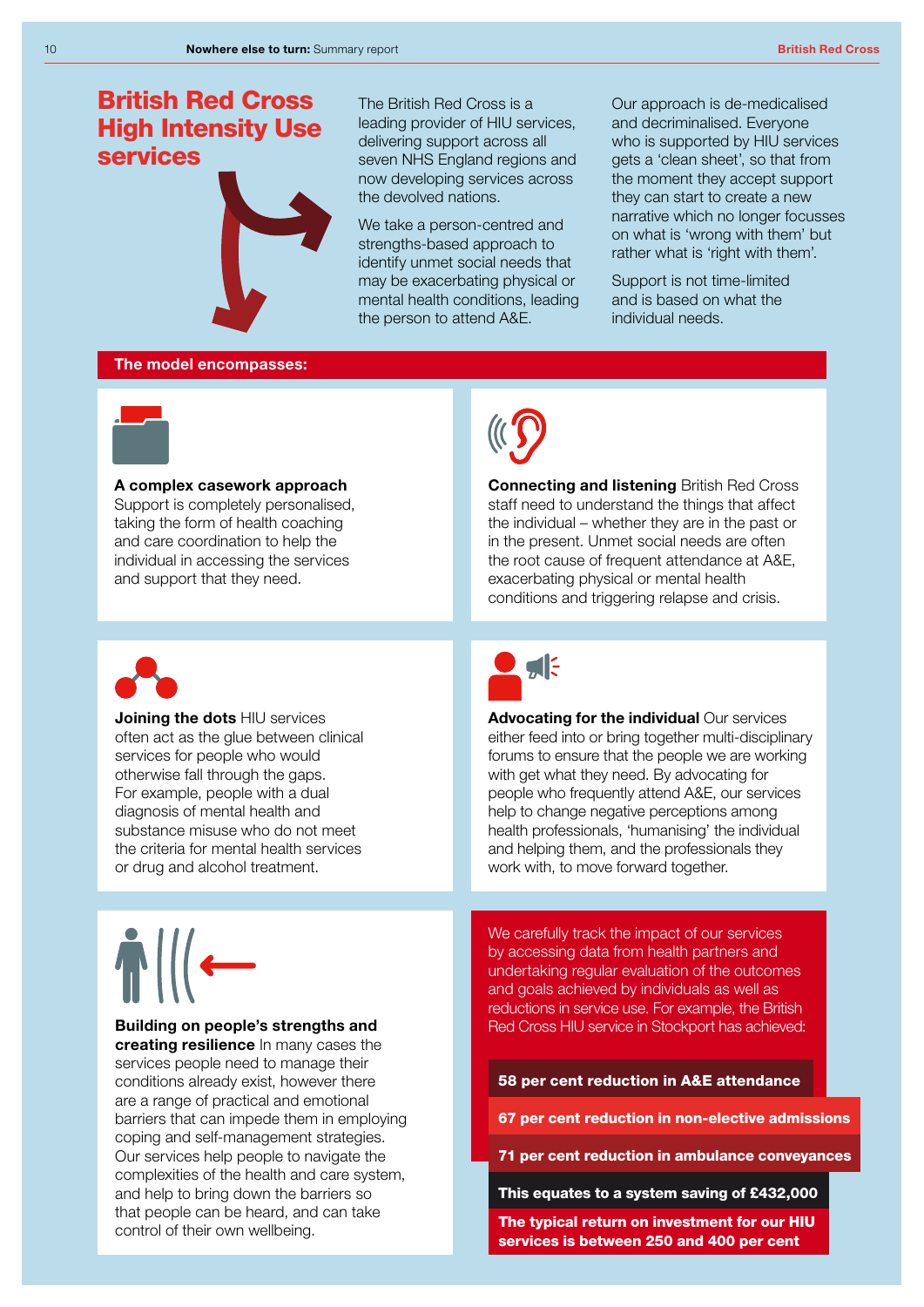# How High Intensity Use services identified solutions that worked



"My HIU service lead is a get-things-done kind of person."



"I would never have known what was wrong if I hadn't been helped to find someone that listens<sup>"</sup>

### Rupert, in his 70s

Rupert's HIU service lead helped him set up a new TV and mobile phone in his new home and took him shopping.

Having the 'basics' in place helps Rupert focus on things he cares about most. For instance, the mobile phone has helped with Rupert's feelings of loneliness.



"She's very helpful. She got me to a new private hospital very fast, and got a chair and toilet seat in the house."

Cathy, in her 70s

Cathy's HIU service lead was quick to help her make practical improvements in her life, which had a big impact.

After months of feeling stuck getting the same advice from A&E (that her physical problems and pain could not be alleviated), these quick fixes created a lot of relief.

## Alex, in his 20s

Alex says one of the most helpful things his HIU service lead did was help him find a new GP.

He had previously felt dismissed and had his appointments limited by his former GP. This was at the root of his high intensity use.



"She's trying to get me to go outside more."

### Amanda, in her 50s

Amanda was introduced to her HIU service lead at the end of a stay in hospital. She immediately received support to set up a bank account and monthly bill payments.

The support helped her feel less isolated as she lived alone and often struggled with the transition home.

Now that they have established a good relationship, the HIU service lead has started to encourage Amanda to engage with her local community.

*Interviewees with experience of frequently attending A&E were recruited through a range of HIU services including those provided by organisations other than the British Red Cross. For more details see methodology.*

# "We humanise people that have been dehumanised a lot."

HIU service lead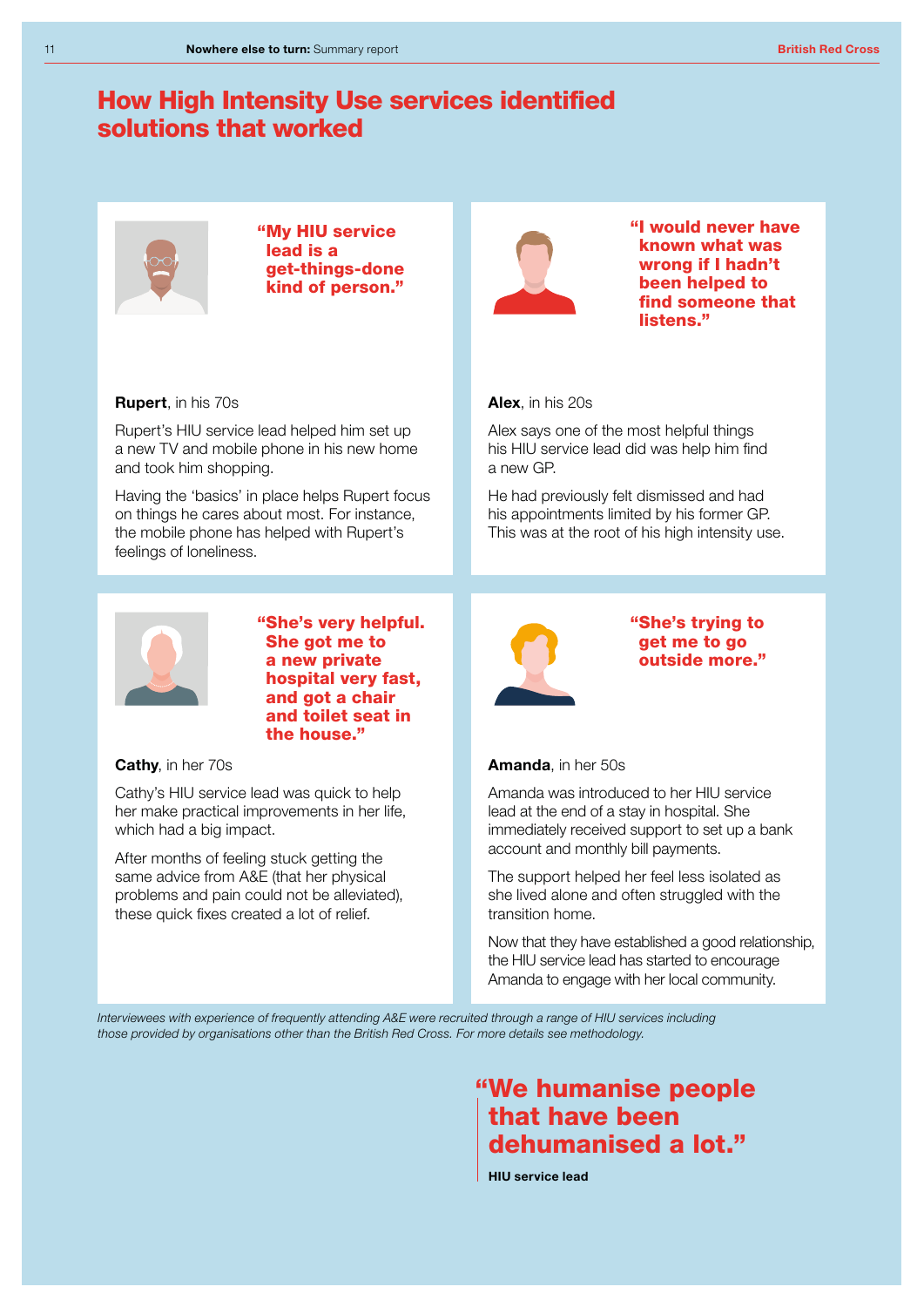### Our experience shows that the following factors are critical to supporting people who frequently attend A&E:

**Making a connection: HIU services work** closely with people who frequently attend A&E to build trust and establish a connection. Listening to what really matters to people is at the heart of these services. Feeling heard is often the thing that people value the most. There are often a wide range of factors that contribute to an individual's regular use of A&E. Proactive, specialised outreach – rather than waiting for referrals – followed up with personalised support are vital.

Addressing the wider challenges: People who frequently attend A&E benefit from a range of social, emotional, and practical support. By learning what matters to people, services can better understand and address the dayto-day challenges they face in addition to their health conditions. HIU teams are often the glue

between clinical services and are able to join up services involved in an individual's care, as well as identifying gaps in statutory or community provision.

### Strength-based, holistic practice: HIU

services stand out from other health and social care services because they are holistic, proactive, and the support is not time limited. Specialist teams are able to change the conversation and encourage the person to start focussing on what is right with them, building on their strengths. Enabling people to work on their hopes and dreams can be the key to building resilience, self-management and coping mechanisms.

While proactive, person-centred support for people who frequently attend A&E is vital, there is also a need for action to address the gaps in support and the wider inequalities that underlie high intensity use, so that we can prevent people getting to the point of attending frequently.

# Time to act

With the NHS and social care under increased pressure as a consequence of the pandemic, the resulting backlog and ongoing seasonal pressures, now more than ever we need to address the issue of high intensity use of A&E and give people better, targeted help.

Fortunately, there are fresh opportunities to do this with the creation of Integrated Care Systems (ICSs) enabling a new focus on bringing support together across organisational silos and investing to improve population health rather than to patch people up when problems arise.

Joining up action across the health and care system will be vital if we are to address high intensity use of A&E.



# There are three key areas for action:

# Putting in place appropriate non-clinical, specialist support

Ensure that High Intensity Use services are available in all areas, and that all health professionals are equipped to support people who frequently attend A&E and those who are at risk of doing so.



# Improving access to communitybased support

Enabling more people to have their needs met in the community will help to ensure that they do not reach a point at which they have nowhere to turn but A&E.



### Addressing health inequalities

Taking action on the wider determinants of health and recognising that high intensity use of A&E is a symptom of a wider set of disadvantages that require solutions far beyond the health and care system. This will help people who are at risk of frequently attending A&E before their situation reaches crisis point.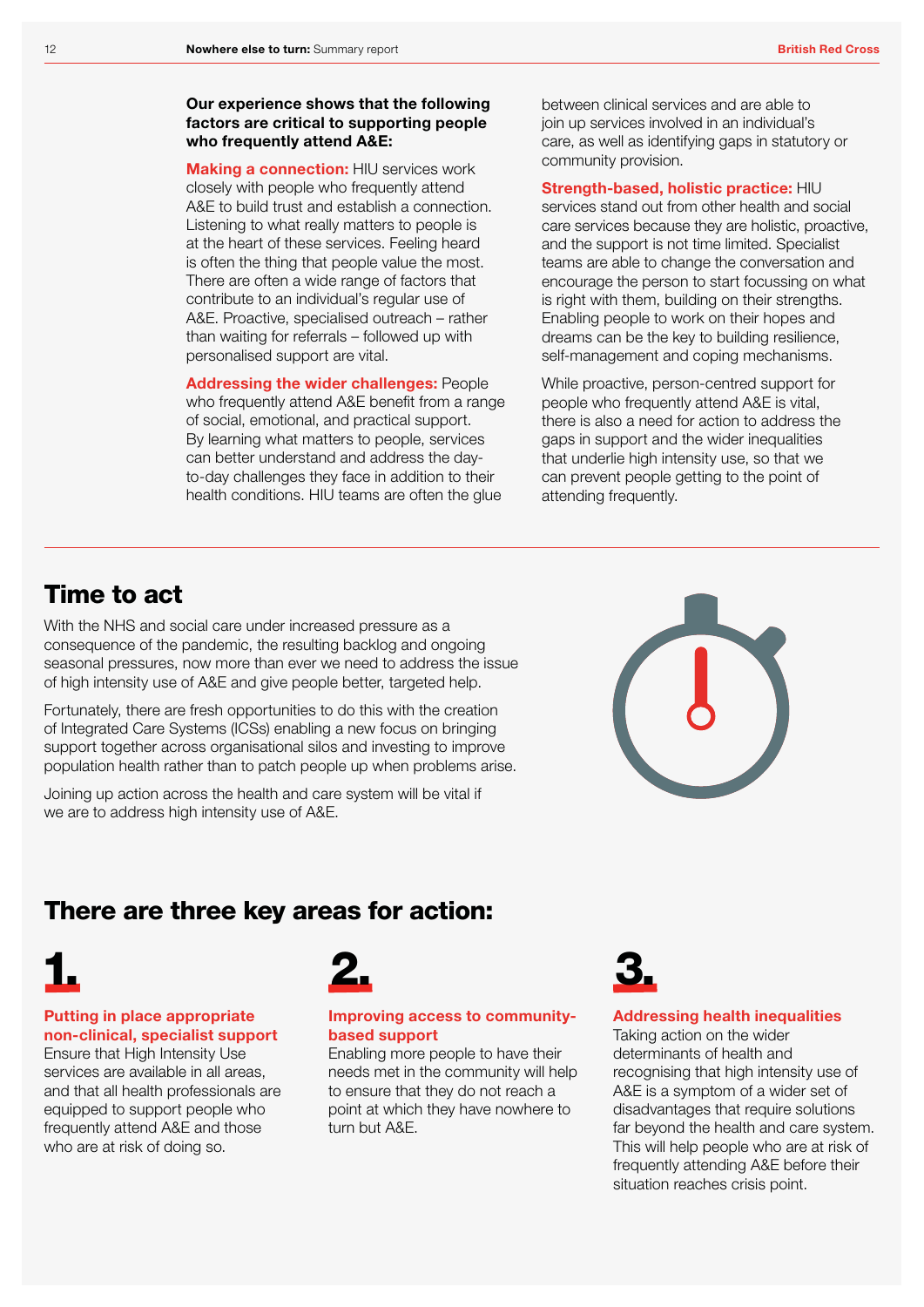# We recommend the following actions:

### To improve access to support for people who frequently attend A&E

### Commissioners and leaders across acute settings should:

- Invest in specialist High Intensity Use services based on the holistic, non-clinical NHS Right Care model.
- Ensure that health and care professionals understand the complex issues that underlie high intensity use and treat those who frequently attend A&E with dignity.
- Ensure that people's needs are assessed holistically, including through the provision of nonclinical support in line with the Department of Health and Social Care's hospital discharge policy.

### Integrated Care System leaders should:

- Agree a commissioning strategy for addressing high intensity use, including ensuring equitable access to High Intensity Use services for those in greatest need.
- Work with the VCSE sector to tap into their skills and expertise in delivering non-clinical support that complements clinical activity.
- Consider how data can be shared and analysed across the system, including with the VCSE sector, to ensure that people who frequently attend A&E, or those who are at risk of high intensity use, can be identified and appropriate preventative support can be provided.
- Equip health professionals in the community, including GPs, to identify escalating patterns of behaviour or known triggers for high intensity use and to have access to appropriate referral pathways that provide proactive intervention.

# NHS England and NHS Improvement and the Department of Health and Social Care should:

- Update guidance on the development of High Intensity Use services to reflect new NHS structures, including ensuring that Integrated Care Systems develop strategies for high intensity use across their areas.
- Incentivise improved recording of patient data and information-sharing regimes between emergency departments, community health and non-clinical services.
- Agree a consistent set of national measures to evaluate the impact of High Intensity Use services and to build the evidence to support investment.

### To ensure more people can access support in the community before they reach crisis point

### Integrated Care System leaders should:

- Bring together leaders across health, social care and the VCSE sector to identify gaps in current community-based provision and to develop commissioning and funding strategies to address these.
- Invest in the capacity of the VCSE sector to deliver support linked to social prescribing, particularly in deprived communities where capacity is often weakest, to ensure that people are able to access holistic support in the community, before their needs escalate, and as a 'step down' from High Intensity Use services.
- Invest in non-clinical community schemes and activities, including homelessness support, housing, support to self-manage long-term conditions and practical and emotional support focussed on growing people's independence and connecting them to their communities.
- Invest in the rollout of multi-agency, integrated health and care teams, focussed on ensuring people's holistic needs can be met in the community, prioritising areas with the highest rates of emergency admissions.

# The Department for Health and Social Care and NHS England and NHS Improvement should:

- Continue to roll out personalised care so that all health and care professionals base their interactions with people on 'what matters to them'.
- Ensure the community mental health framework for adults and older adults is appropriately funded and rolled out across England.
- Ensure that increased investment in social care is used to improve access and quality, particularly in the most disadvantaged communities and for at-risk groups.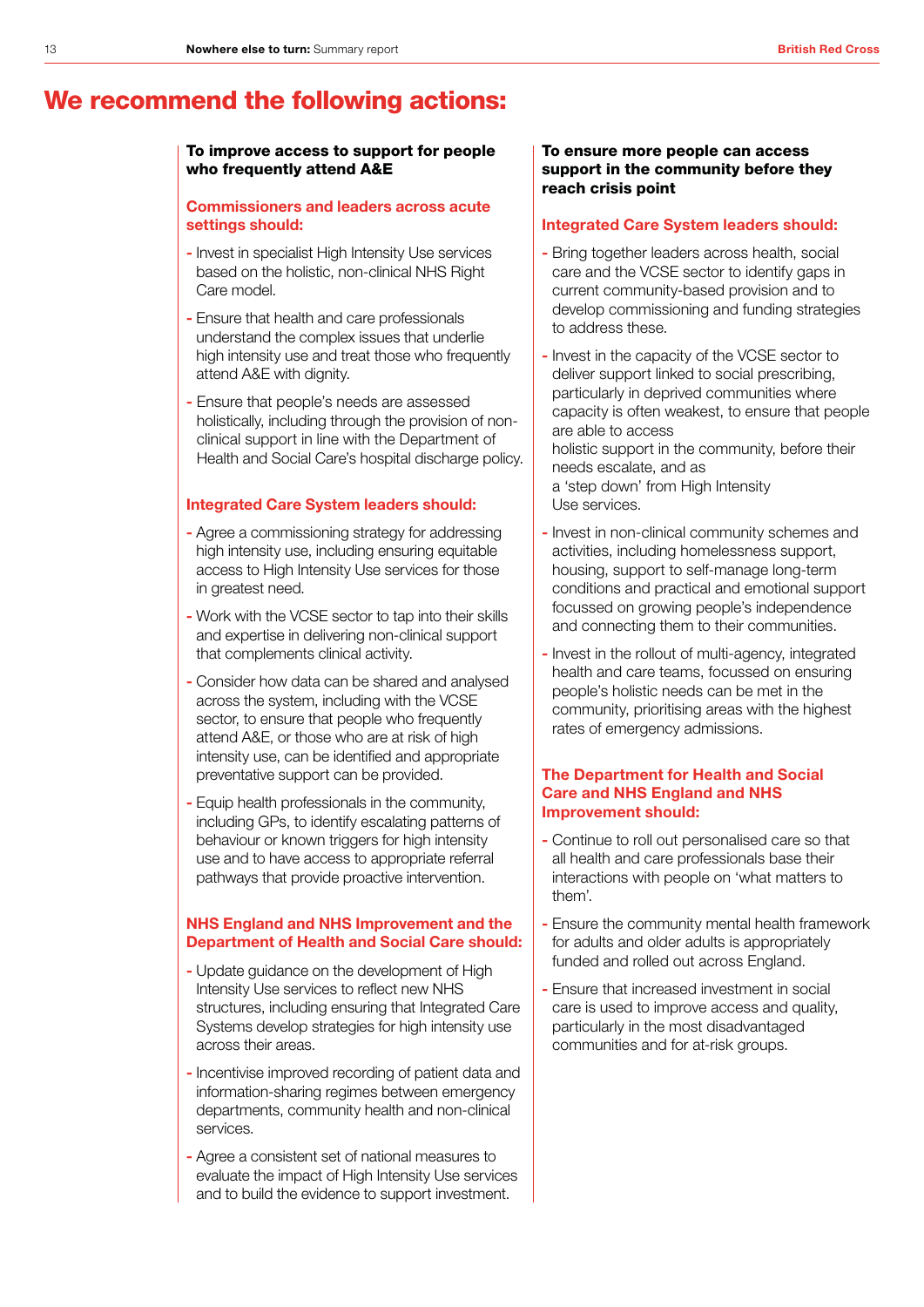# To address the health inequalities that underlie high intensity use of A&E

### Integrated Care System leaders should:

- Ensure that the links between high intensity use of A&E and inequalities and deprivation are understood in developing population health management strategies.
- Work with partners across sectors to address the wider determinants of health.

### The Prime Minister should:

- Commission a national cross-government strategy to reduce health inequalities, which recognises the need for action across departments to address the wider determinants of health.

### The Department of Health should work across Government and particularly with HM Treasury to:

- Reverse cuts to the public health grant and commit to maintaining its value as a proportion of total health spending.
- Review NHS England and NHS Improvement's allocation formula so that it meets the needs of health and care providers and communities in the most deprived areas.
- Strengthen the Health and Care Bill's duties to include a specific requirement to reduce inequalities between patients' experiences of healthcare services (in addition to access and outcomes), and require Integrated Care Boards to develop systems to identify and monitor disparities in health outcomes, access and patient experience.